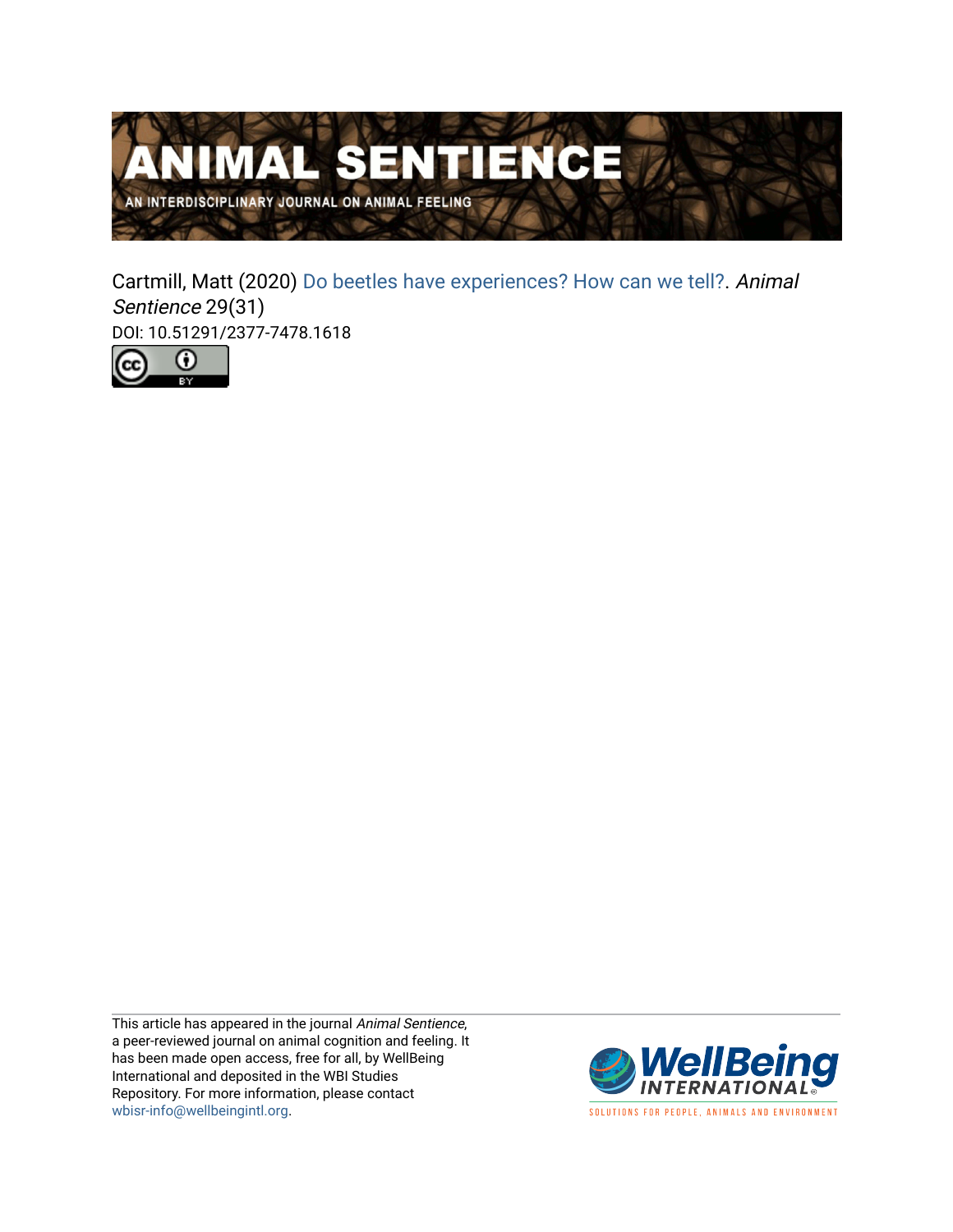## **Do beetles have experiences? How can we tell?**

Commentary on **[Mikhalevich & Powell](https://animalstudiesrepository.org/animsent/vol5/iss29/1/)** on *Invertebrate Minds*

## **Matt Cartmill**

Department of Anthropology, Boston University

**Abstract:** We attribute consciousness to other humans because their anatomy and behavior resembles our own and their verbal descriptions of subjective experiences correspond to ours. Nonhuman mammals have somewhat humanlike behavior and anatomy, but without the verbal descriptions. Their sentience is therefore open to Cartesian doubt. Robot "minds" lack humanlike behavior and anatomy, and so their sentience is generally discounted no matter what sentences they generate. Invertebrates lack both neurological similarity and language. Although it may be safest in making moral judgments to assume that some invertebrates are sentient, cogent reasons for thinking so must await an objective causal explanation for subjective experience.

> **[Matt Cartmill](http://cartmill@bu.edu)** is a biological anthropologist. He has written extensively on human and mammalian evolution, comparative anatomy, theory of systematics, quadrupedal locomotion, animal consciousness, the moral standing of animals, and the history and philosophy of science. **[Website](http://www.bu.edu/anthrop/people/faculty/m-cartmill/)**



I agree with Mikhalevich & Powell (2020) that "Phenomenal consciousness is... a precondition for moral standing" in the fullest sense of that term, and that "some form of mental life is a precondition for morally protectable interests." It is therefore morally important to know whether cats, fish, or beetles are sentient. How can we tell?

I know that I am conscious most of the time. I believe that other people are also conscious most of the time, because they are very like me in:

- (A) their anatomy and physiology,
- (B) their general behavior (e.g., their responses to stimuli), and
- (C) their verbal testimony about their subjective experiences

These three kinds of evidence justify that intuitive belief in the consciousness of other people. They also warrant the belief that, like me, other people experience periods of unconsciousness, mainly during sleep. Waking and sleeping are distinguished by different patterns of neural activity in the brain, suggesting that consciousness is the product of particular patterns of brain activity, rather than brain anatomy per se.

Some sleepers open their eyes, walk around, and perform various waking-type activities while manifesting slow brain waves and other correlates of sleeping unconsciousness. On being aroused from this "sleepwalking" state, they often display surprise and disorientation. They may report having no recollection of their sleepwalking activities. Though the behavior of sleepwalkers is usually somewhat abnormal or defective (especially in linguistic performance),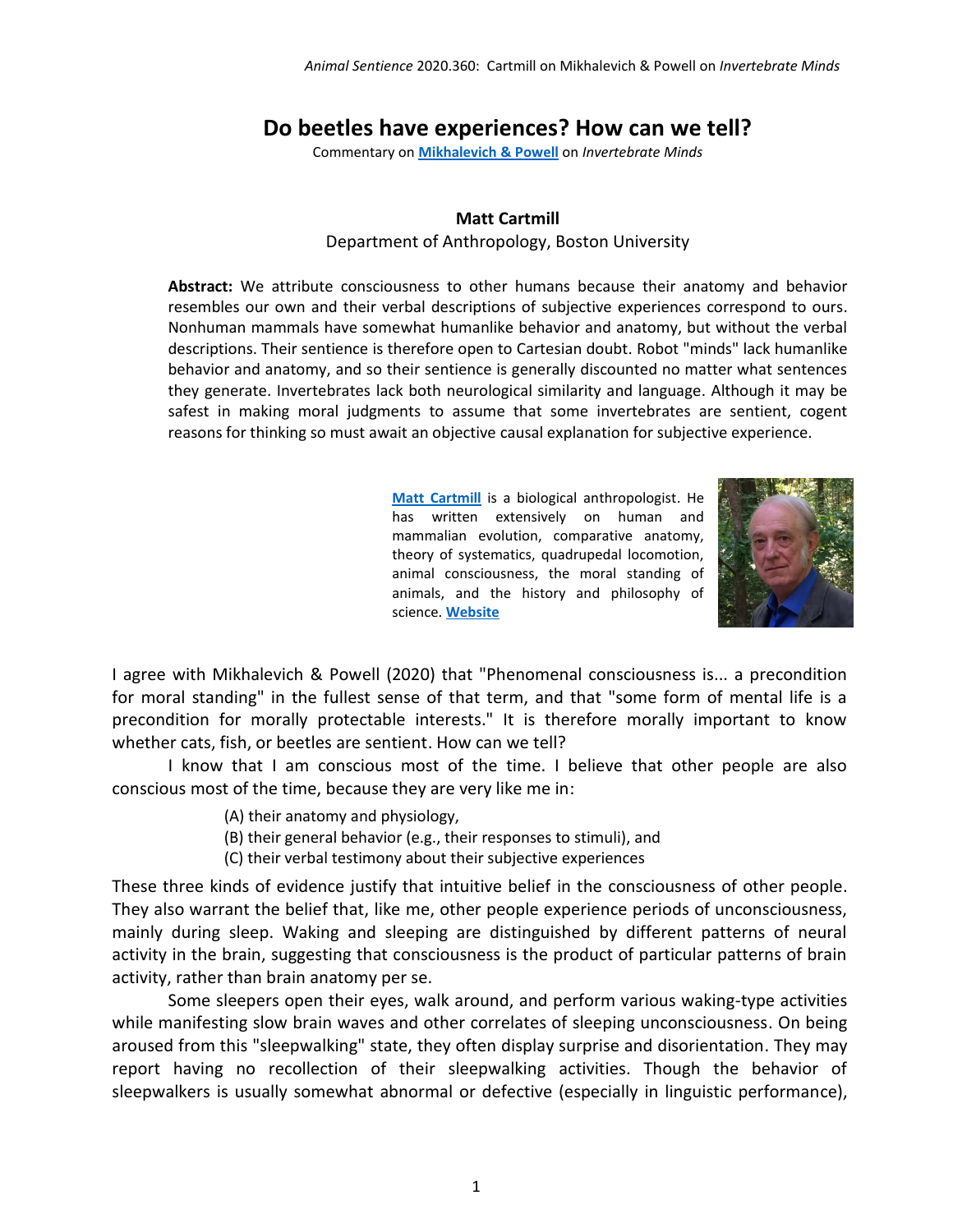they may do some distinctively human things, including driving cars and playing musical instruments (Zadra & Pilon 2012, Perreault 2014). These facts indicate that even fully human brain anatomy and distinctively human behavior do not guarantee phenomenal consciousness.

How do we know that other animals are sentient? Are they sleepwalking even when they appear to be awake? Here we are on uncertain ground. Many nonhuman animals alternate between discrete states of wakefulness and sleep, and it is natural to think that this disjunction corresponds to a subjective difference between consciousness and unconsciousness, as it does in humans. But the analogy is imperfect with respect to traits (A) and (B) above, and wholly deficient with regard to (C). The brains and behavior of (say) dogs are somewhat like ours in many ways, but hardly identical. Most important, dogs cannot give us any verbal reports on their experiences. In principle, some degree of Cartesian skepticism about their sentience is therefore warranted. In practice, we nevertheless all assume that dogs feel pain when we tread on them and they yelp. This seems like the safest assumption from a moral standpoint.

In the case of machines, we encounter deficiencies in both traits (A) and (B). Properly programmed, computers can generate appropriate-sounding written sentences laying claim to all sorts of subjective experiences, although their verbal behavior (like that of sleepwalkers) usually falls short of being convincingly human. The causal underpinnings of that verbiage (trait A), however, and the behavioral context in which it emerges (trait B), are so utterly unlike those of humans that few attribute sentience to such machines or regard them as deserving moral consideration.

Invertebrates also have two kinds of deficiencies: their "brains" and other organs are not homologous with those of humans (trait A), and they cannot generate verbal reports on their internal states (trait C). The case for their sentience can rest only on analogies between their alien neurology and aspects of human neurology known to be correlated with states of conscious awareness (trait A), or between their behavior and analogous human behaviors known to be reliable signals of mental states (trait B).

M&P draw analogies of both sorts. In seeking neurological analogies, they point to "structural characteristics that could support sophisticated forms of cognition" in arthropods and molluscs, including "central processing regions... that continuously receive, integrate, and exchange information with peripheral systems... permitting centralized coordination of multimodal sensory information and executive (top-down) control." But the computer metaphors implicit in this analogy betray its fatal flaw: any structural arrangement claimed to cause and demonstrate phenomenal consciousness can be modeled in machine systems that are (almost) surely not sentient (Van Hateren 2016). The unfortunate fact is that we have no theory of the causes of consciousness that can justify inferring sentience from some neurological arrangement.

M&P point to neurochemical and behavioral changes in insects and cephalopods following various sorts of stimuli as evidence for emotionally glossed conscious experience: distress in injured shrimps, aspirational intentionality in hermit crabs, pessimism in shaken bumblebees, and so on. But trying to infer emotional mental glosses from animal behavior runs into what I once called the Darwinist's Dilemma:

> *We can reliably infer subjective pain from the yelp of a kicked dog only if the yelp serves no objective purpose. If it can be seen as adaptively useful—say, by serving to alert nearby kin to danger—then we can argue with*